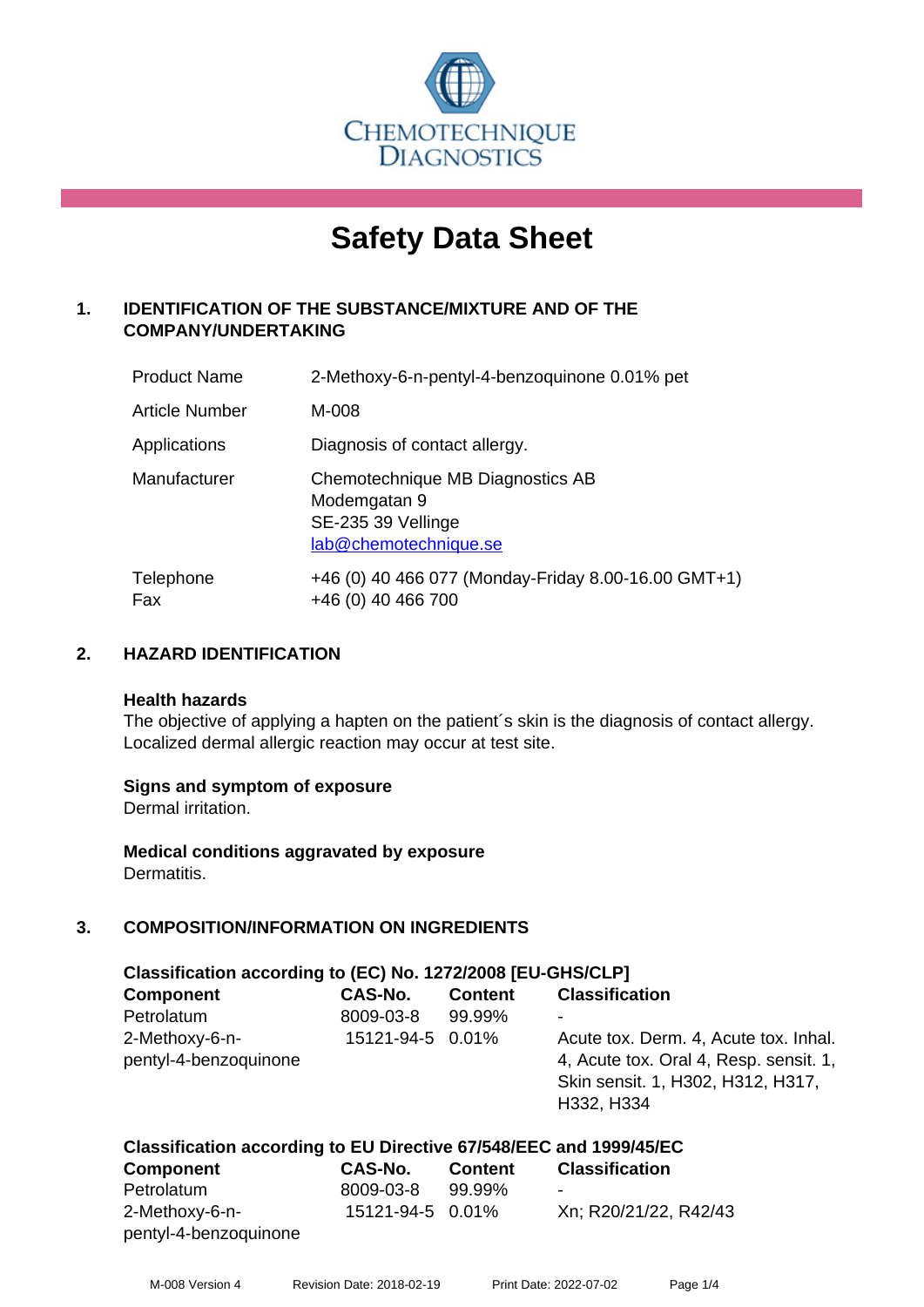# **4. FIRST AID MEASURES**

**Emergency and first aid procedures** Obtain medical attention.

#### **5. FIRE-FIGHTING MEASURES\***

#### **Suitable extinguish media**

CO2, powder or water spray. Fight larger fires with water spray or alcohol resistant foam.

**For safety reasons unsuitable extinguishing agents** Water with full jet.

**Special protective equipment for fire-fighters** Wear self-contained respiratory protective device. Wear fully protective suit.

\*Data is shown for petrolatum only

#### **6. ACCIDENTAL RELEASES MEASURES**

**Steps to be taken if material is released or spilled** Contain and place in a closed container.

#### **7. HANDLING AND STORAGE**

**Precautions to be taken in handling and storage** Store dark at 5-8°C. Avoid extended exposure to light. FOR EXTERNAL USE ONLY.

# **8. EXPOSURE CONTROLS/PERSONAL PROTECTION**

**Respiratory protection** Not required.

**Ventilation** Local exhaust.

**Protective gloves** Disposal gloves.

**Eye protection** Not required with normal use.

**Work/Hygienic practices** Wash hands after each use.

# **9. PHYSICAL AND CHEMICAL PROPERTIES**

Odour **Odourless** 

Appearance Ivory White Semi Solid

Melting point\* 50-55° C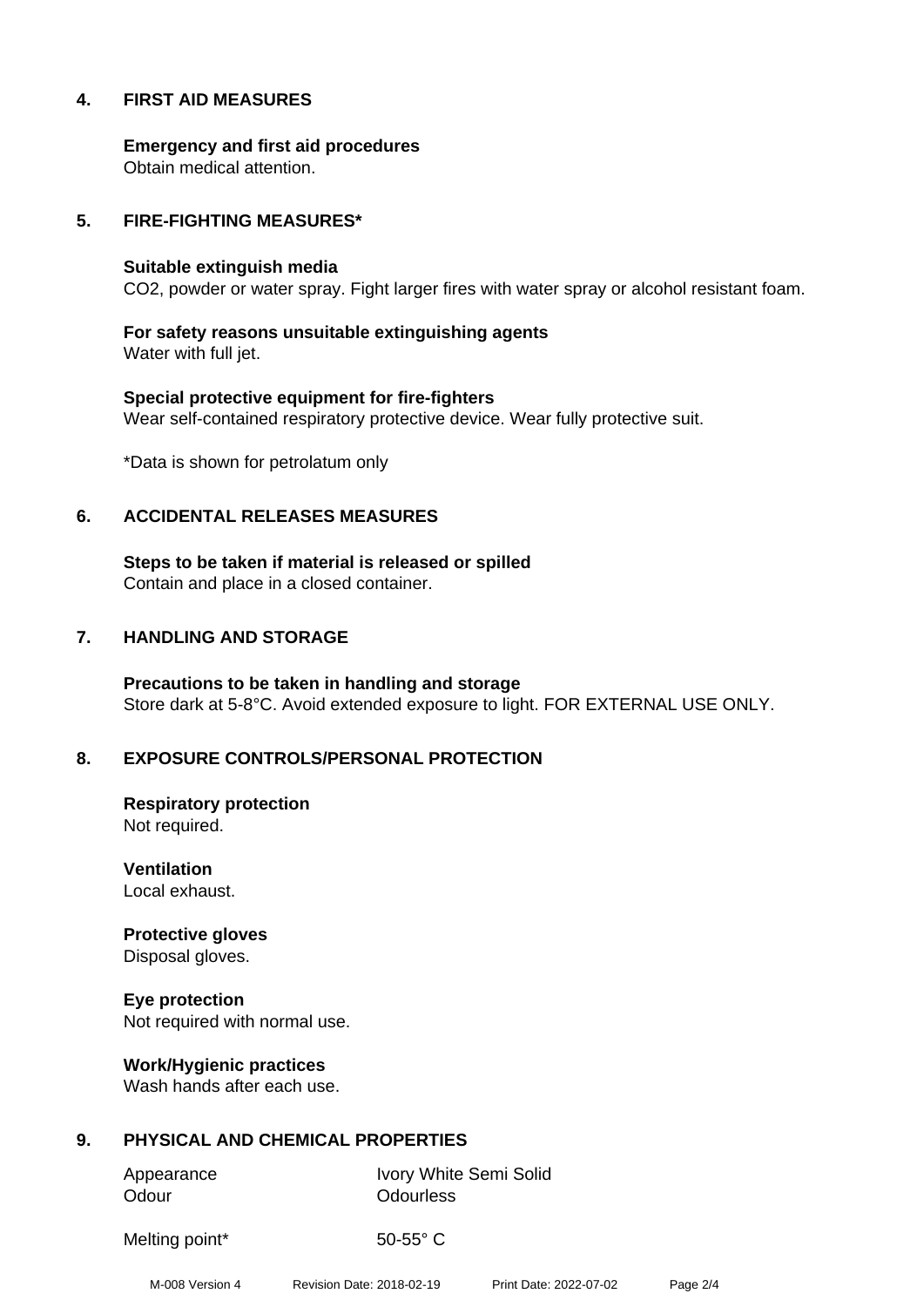Boiling point\* No data available Flash point\* >100°C Self ignition\* Product does not self ignite. Danger of explosion\* Product does not present an explosion hazard. Density\* No data available. Solubility in/Miscibility with Water\* Insoluble

\*Data is shown for petrolatum only

# **10. STABILITY AND REACTIVITY**

#### **Incompability**

May react with strong oxidizing agents.

# **Stability**

Stable at recommended storage conditions.

#### **Hazardous byproducts**

Combustion may generate CO, CO2 and other oxides.

# **Hazardous polymerization**

Will not occur.

# **11. TOXICOLOGICAL INFORMATION**

No data available.

# **12. ECOLOGICAL INFORMATION**

No data available.

# **13. DISPOSAL CONSIDERATIONS**

# **Waste disposal method**

Comply with federal, state/provincial and local regulation.

# **14. TRANSPORT INFORMATION**

Not dangerous goods.

# **15. REGULATORY INFORMATION**

The classification is according to the latest editions of the EU lists, and extended by company and literature data.

# **16. OTHER INFORMATION**

#### **Text of H-statements and R-phrases mentioned in Section 3**

| Acute tox. Derm. 4  | Acute toxicity, Dermal (Category 4)     |
|---------------------|-----------------------------------------|
| Acute tox. Inhal. 4 | Acute toxicity, Inhalation (Category 4) |